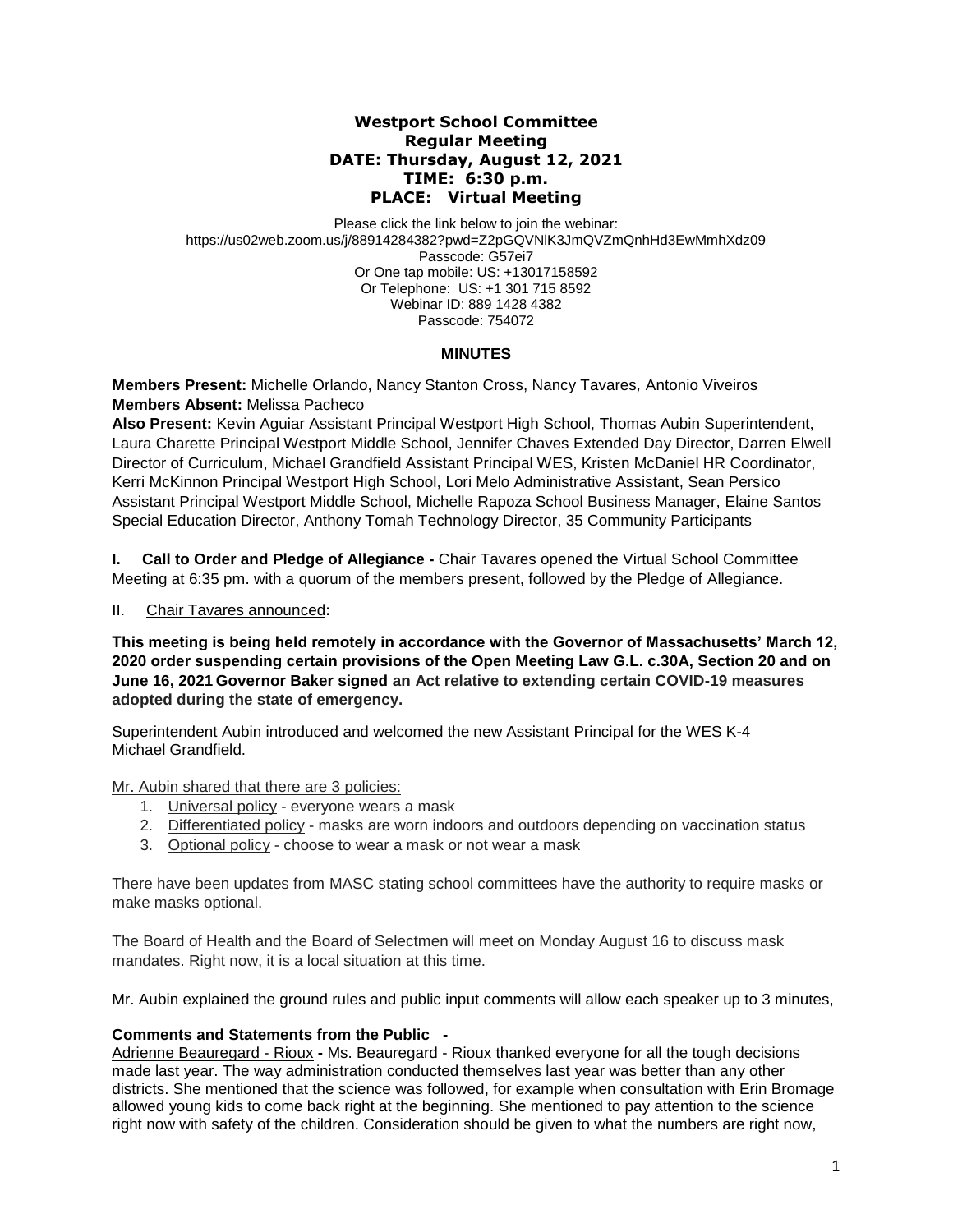then revisit in a month. She would like to see mandatory masks indoors for students and teachers. She appreciates everyone's time.

Caitlin Cowell - Shae would like to echo what Adrienne said and Ms. Cowell is for wearing masks.

Adeline Berry - Ms. Berry echoes the sentiments of Adrienne and she appreciates the committee with making hard decisions. She prefers to continue with mask requirements in school.

Sarah Martin- Placed a comment in the chat stating she is in 100% agreement with Adrienne.

# **III. Informational Agenda**

A. Exploring Mask Guidelines - Mr. Aubin reported MASC made an amendment to their policy EBCFA Face Coverings to reflect new guidance documents received from the CDC, DESE, and the DPH on August 10, 2021. This is a proposed change from MASC guidelines/ recommendations. This was sent to all committee members.

Chair Tavares informed everyone we have our current policy and now we have the MASC change.

## B. Review WCS Policy EBCFA – Face Coverings - Discussion was held on the topic of face coverings.

Ms. Stanton Cross received many phone calls and emails concerning that the mask decision should be a decision for the parents to make. Parents are asking to trust them to make the best decision for their child. Last year we worked hard and followed the science, however if we followed the science completely we would not have gone into school. Ms. Stanton Cross pointed out that the Governor is not mandating masks in school, DESE is not mandating masks in school and BOH has not mandated masks indoors. The CDC mandates and changes frequently. She would like everyone to be mindful and keep perspective, there are 2 sides to this issue. We are trying to make the best decisions for Westport.

Mr. Viveiros appreciates the speakers and understands how they feel. He mentioned we are in a different place compared to last year. Mr. Viveiros would like to leave the choice up to the parents. Wearing a mask will be ok for students and staff if that is the decision preferred. We will adjust if needed.

Ms. Orlando shared this is a difficult decision and wants the best for students to keep safe. There is so much mis-information regarding masks and it is always changing quickly. Positives are we learned a lot about good hygiene practice, clean schools and how to be safer in school. Ms. Orlando does not want to mandate wearing masks and parents should be allowed to make the best decision for their child.

Ms. Tavares shared this is a multifaceted decision. There is so much data available to make decisions, and transmission rates are available for our community (4.8% at this time). Ms. Tavares recommends to look at 2 forms of data. Ms. Tavares mentioned the district has taken many precautionary measures with UV lighting and HEPA filters. There is a lot already vaccinated and the younger children can choose to wear a mask. Ms. Tavares mentioned that parents may be concerned and she is open to all perspectives. Last year we followed data.

Mr. Viveiros asked about cafeteria lunch time. Ms. McKinnon responded that the JRSRHS students ate in the cafeteria last year. She is waiting to see what the furniture looks like in the new school before they make a decision. Mr. Aubin mentioned at the WES they will continue to use the gym for the cafeteria this upcoming year. Social distancing will continue, this was successful last year.

Ms. Orlando mentioned that the BOS will meet on Monday to discuss requiring vaccines for town employees and the topic of masks mandates. She asked if school employees would be affected. Mr. Aubin verified that the School Department is a separate entity.

Ms. Orlando asked Mr. Aubin to speak to precautions taken from last year and what is being done for the new school? Mr. Aubin shared there will be a UV light system that is now 98% complete, MERV14 filters are installed, UV systems are at MAC and WES, balance and cleaning of systems and air quality testing will be done. Additional air purifiers are available if needed.